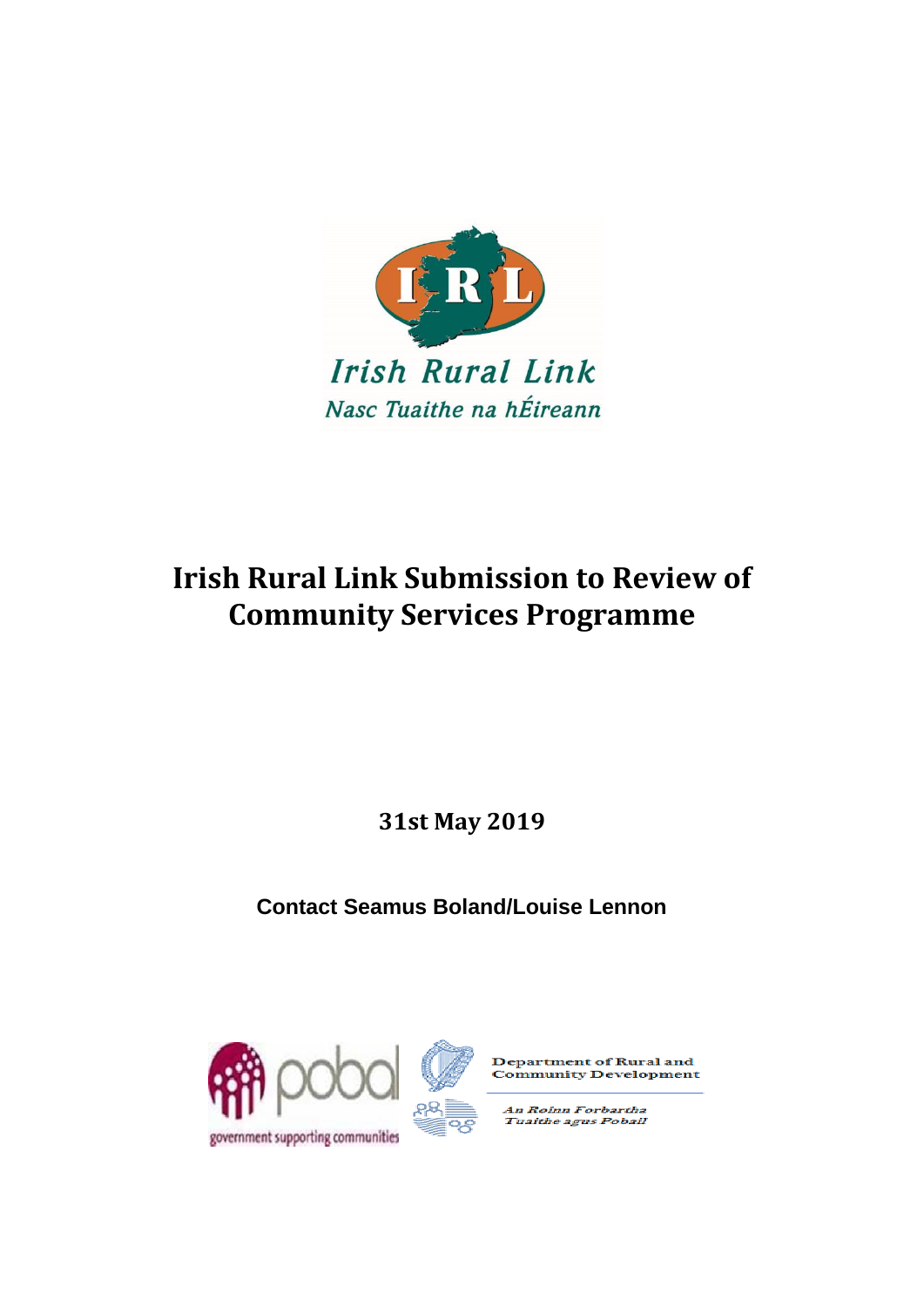## **Introduction**

Irish Rural Link represents the interests of locally based rural groups in disadvantaged and marginalised rural areas by highlighting problems, advocating appropriate policies, sharing experiences and examples of good practice. It has a membership of nearly 600 rural community groups dedicated to sustainable rural development and represents rural communities at a local, national and European level.

IRL welcome the opportunity to make a submission to the Review of the Community Services Programme (CSP). The CSP is a key programme supporting the work of community and voluntary organisations and social enterprises across the country. The funding allocation for the programme in 2018 was  $\epsilon$ 44 million and in 2017, it supported 400 organisations and 2,000 jobs. As a member organisation, the majority of our members are involved in the Community and Voluntary sector, many of whom rely on the CSP programme to provide a range of essential services to some of the most vulnerable and marginalised groups of people in our society and living in some of the most remote areas of the country. Without the programme many of these services would not exist.

IRL and its members are concerned about the focus in recent times on the theme of social enterprises in the CSP and that after three years on the programme, organisations should begin to be able to generate an income and reduce their reliance of funding on the programme. IRL recently made a submission to the Department of Rural and Community Development on the new Social Enterprise Strategy and expressed our concern about '*Deficit Demand'* organisations that will more than likely never be able to become self-sufficient.

#### **The impact of the CSP on the wider community**

As outlined in the introduction, many of IRL members are involved in the community and voluntary sector and provide essential services to some of the most vulnerable and marginalised people in society and in rural areas to some of those who live in the remotest parts of the country. Without the support of the CSP, some of these organisations would not exist and the services would not be available to people and communities most in need of them.

The CSP also helps create employment in the local area for those who may have been unemployed for long periods or looking to get back to employment. In rural areas, it can be particularly difficult to access people to hire and the programme gives these opportunities to those from marginalised communities.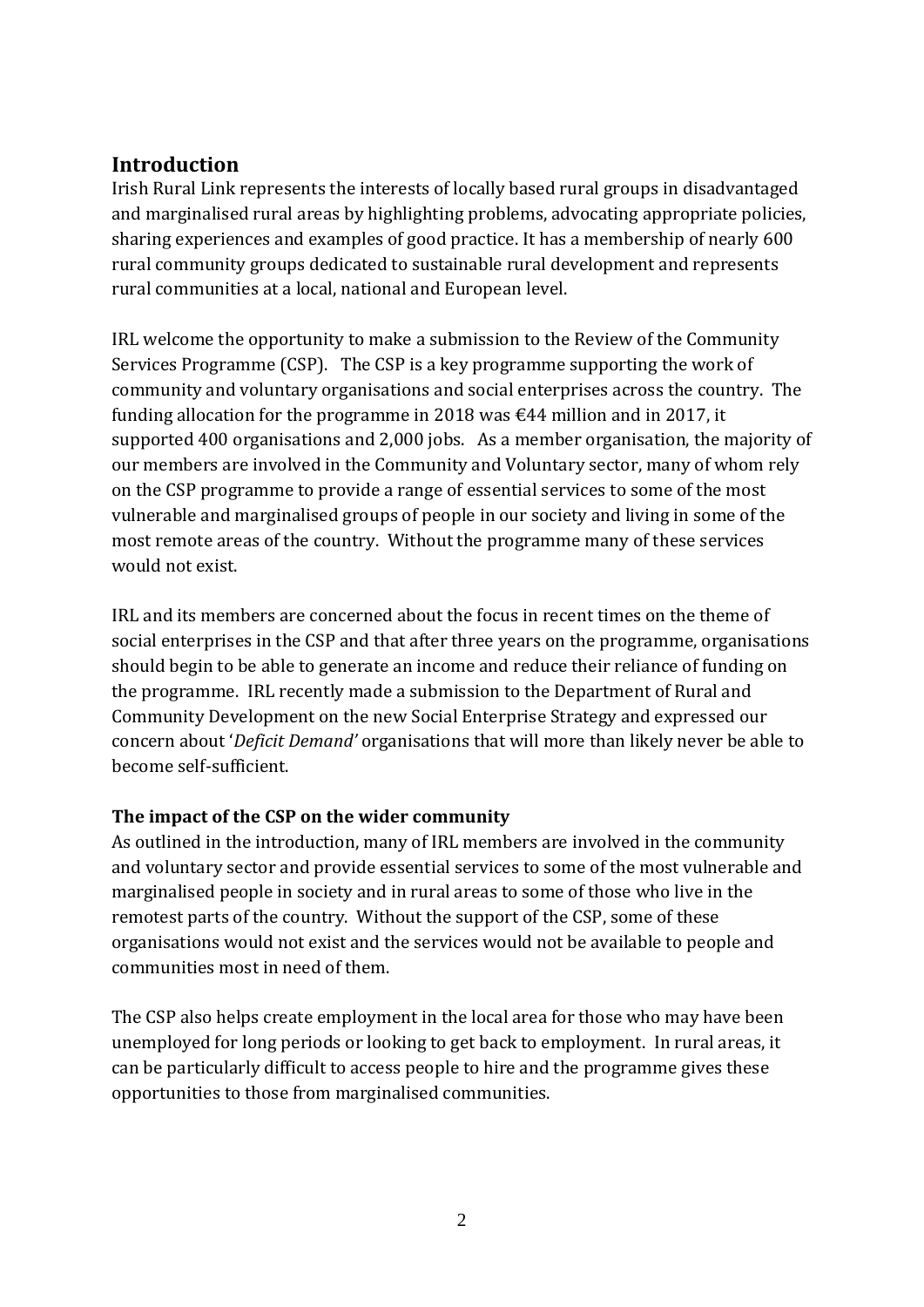#### **The nature, range, diversity and scale of CSP funded organisations**

IRL's CSP funded member organisations offer a wide range of services to people in the local communities. The services range from Community care, social care and health care, services to older people, people with disabilities, meals on wheels, education, training, transport, childcare, after school care, local facilities such as community centres, playgrounds, sporting facilities – all of which are essential to help build communities, especially in rural areas. The Department of Rural and Community Development in its Action Plan for Rural Development have an ambition to build sustainable communities and CSP plays a key role in achieving this ambition.

IRL established a Network of Meals on Wheels providers across the country in 2015. The majority of these groups are on the CSP. The service they provide is invaluable to the people who receive it and their families as they have peace of mind that they are getting a nutritious meal each day. It allows people to remain in their home and community as the age and reduces the stay in hospital. With the publication of Sláintecare and the move from hospital centric to community and primary care based healthcare, meals on wheels, through the support of the CSP has an important role to play in this.

#### **The range of eligible services and part-funded staff**

The range of services eligible under the programme is wide and diversified but all have a common goal in that they are providing a service to marginalised groups of people and helping them become more involved and included in society. Whether the services provided help older people, young people, people with disability, migrants, traveller community, men, women, they are all contributing to the creation of sustainable communities and ensuring that people can remain in their local community.

The funding of staff through the CSP must be increased in line with the national minimum wage levels. Many staff members are doing work below the minimum wage, decreasing their own sense of value. They are providing services that would not otherwise be provided and workers themselves must not be made worse off or not be able to afford a decent standard of living. In a lot of cases Employees go above and beyond what is expected of them in their job, making sure the needs of the people they serve are met.

The manager's salary must now also be reviewed. This was increased in 2008 to €33,147 and was reduced in 2010 to €32,000 and has remained unchanged ever since. This compares to the average industrial wage of approx.  $\epsilon$ 37,000. The current salary is not reflective of the qualifications a manager needs to do the job or the work they do.

Another issue that CSP funded organisations face is if a person who is funded or partfunded under the CSP goes out sick. The organisation cannot replace this person and so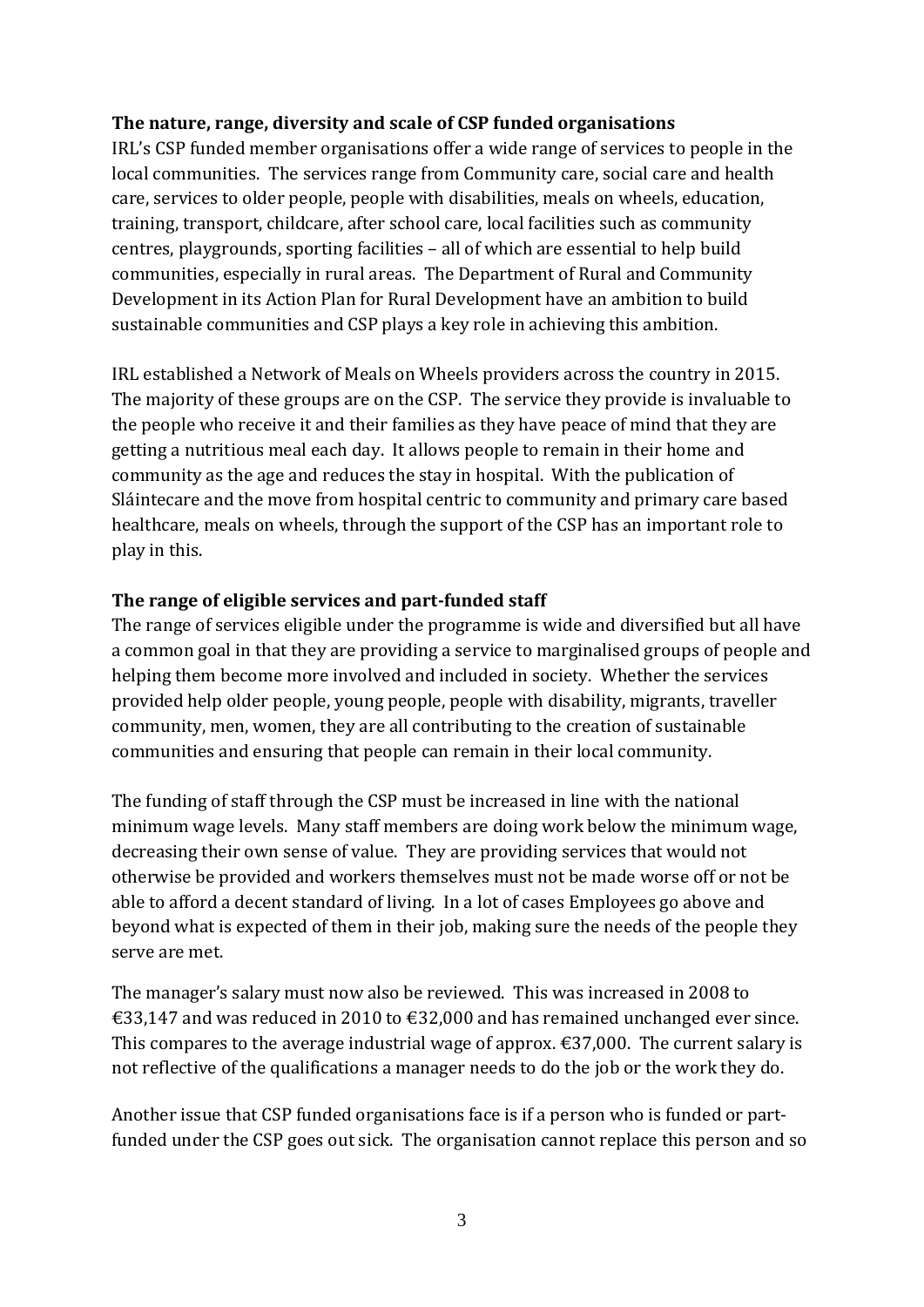the work must be divided up among other staff members in the organisation, increasing their workload.

## **The value added to services being delivered to vulnerable communities that would not be delivered otherwise**

CSP's are delivering work on behalf of the government at a fraction of the cost to the state were they to engage state agencies to deliver same. In some cases, especially in the delivering of Meals and other services to people living in remote areas, the state would unlikely deliver such services.

## **The job opportunities and/or career advancement for part-funded staff from marginalised communities**

CSP funded staff are more constant when compared to CE or TUS staff, particularly in rural and isolated areas where it is difficult to attract staff and where it is now becoming more difficult to get participants for CE Schemes and TUS with more employment available. All staff regardless if they are on CSP, CE, RSS, TUS receive training and so when a CE Scheme worker or TUS worker finishes their placement, they system has to start again. This is reduced in CSP funded staff. Providing training for staff so they can advance their career will also benefit the people they serve and the community as it could allow for additional services to be provided or more effective ways of delivery current services.

Ensuring that additional funding can be made available for training and education must be included in the review.

### **The complementarity and/or overlap with other Government-funded programmes and schemes**

As mentioned in earlier sections, the CSP complements the objections and targets of Government policies and strategies, especially in Rural and Community Development, health and social care, social inclusion etc. Without CSP funding, organisations who provide complementary services to public services at community level, would not be able to exist and the people and communities they serve would be further removed from essential services that they need to ensure an inclusive society.

While some may see the CSP programme and the new Social Enterprise Strategy as overlapping in some parts, IRL would like to emphasise again that not every CSP funded organisation is or ever will be a self-sufficient social enterprise, or break-even. There will be always Deficit Demand Social Enterprises and it can be argued if these in fact should be classed as a social enterprise. We would be concerned that if the CSP went down the route of having two streams - one for Social Enterprise and one for those groups – community groups – that social enterprises will be looked upon more favourably in the application process.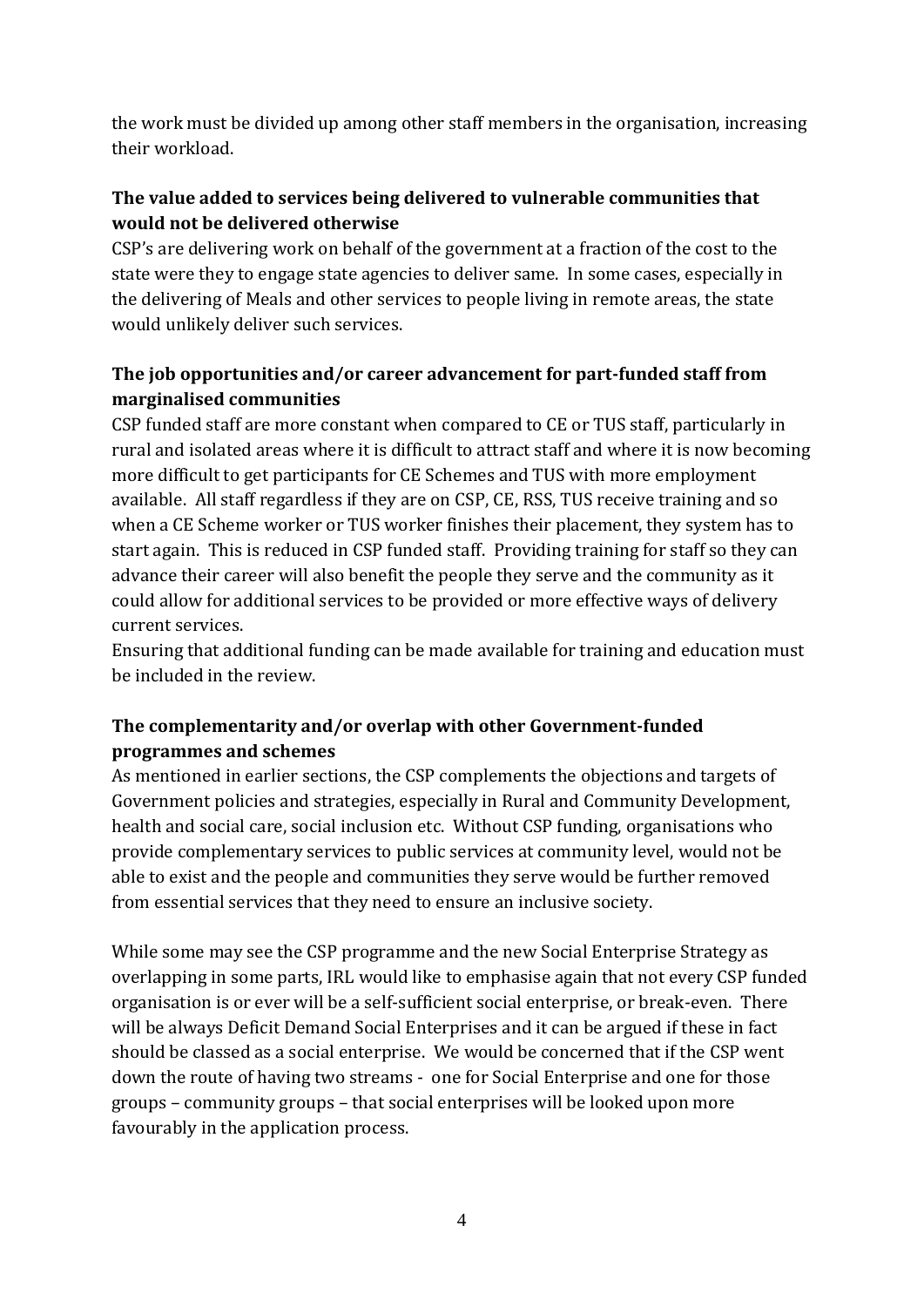## **The programme evaluation criteria (across the programme strands, Pobal and the Department)**

While CSP funded organisations acknowledge the importance of Pobal audits, there is a discontent with the overly robust manner and language used in some Pobal audits. There should be a more supportive approach to audit results.

#### **The application, re-contracting and appeals processes**

The window for application is very limited, with applications open for a minimum of 3 weeks, once a year. It can also be laborious for small community groups and especially for those applying for the first time. Supports to groups must be given and a longer time period given.

Appeals should be dealt with in a timely manner as groups are waiting on the funding and will need to explore other sources of funding if application is still not successful after the appeal.

# **Conclusion**

This review on the Community Services Programme is very timely, with the new Social Enterprise Strategy being finalised and due to be published in the coming months. While there may be some overlap between the new strategies, there needs to be clear distinction between Social Enterprises and Community groups that will never have the ability to become a social enterprise but the service they deliver are even more important as they reach the most vulnerable and isolated. The CSP must not favour organisations that can generate an income over those who never will when these groups rely more heavily on funding supports from the state.

Irish Rural Link are available and are happy to be involved in any further discussions of this review.